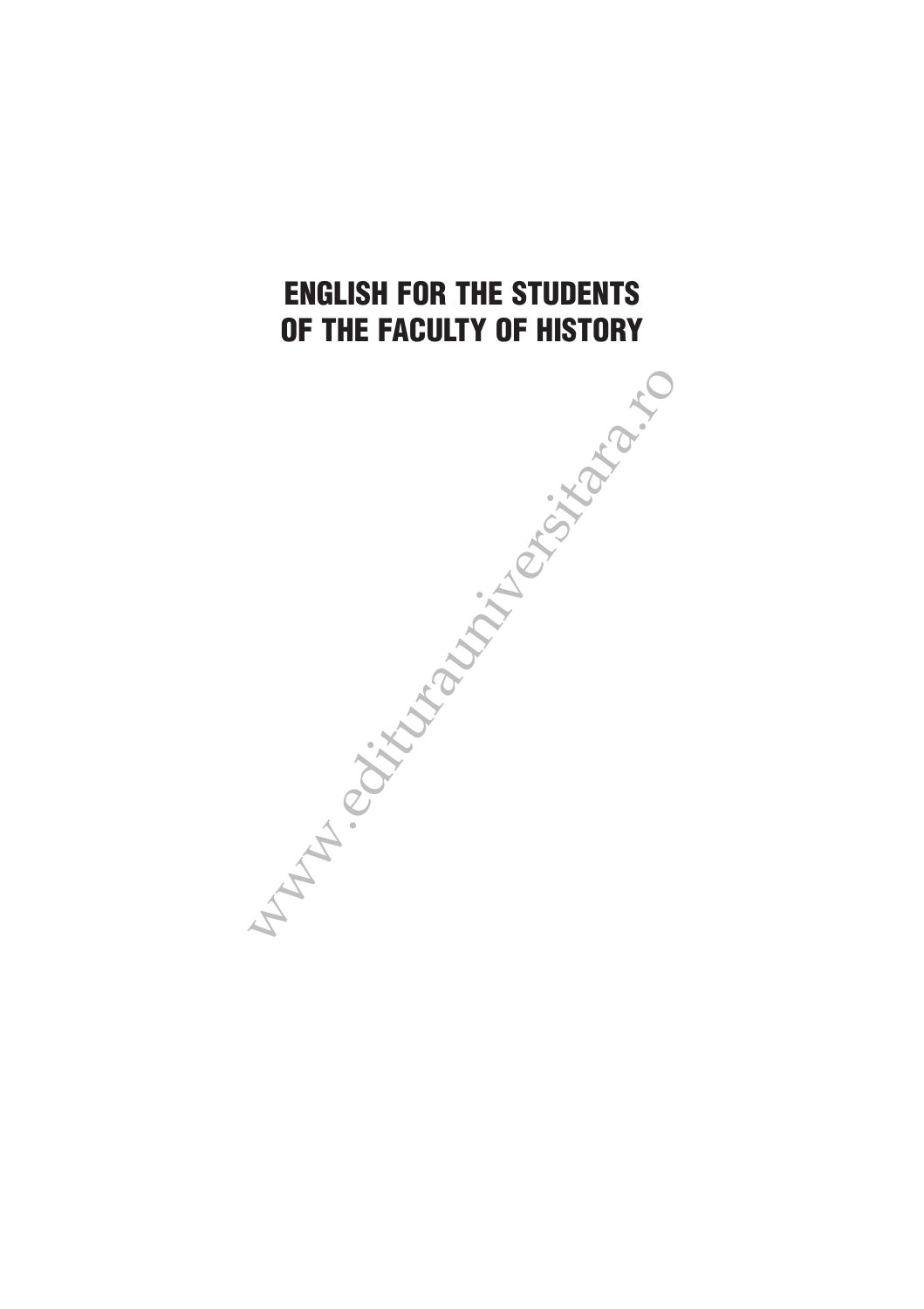## Lector univ. dr. ARGENTINA VELEA Lector univ. dr. CRISTINA ATHU Lector univ. dr. ALEXANDRA MORARII

# **ENGLISH FOR THE STUDENTS** OF THE FACULTY OF HISTORY **THIS TAT**

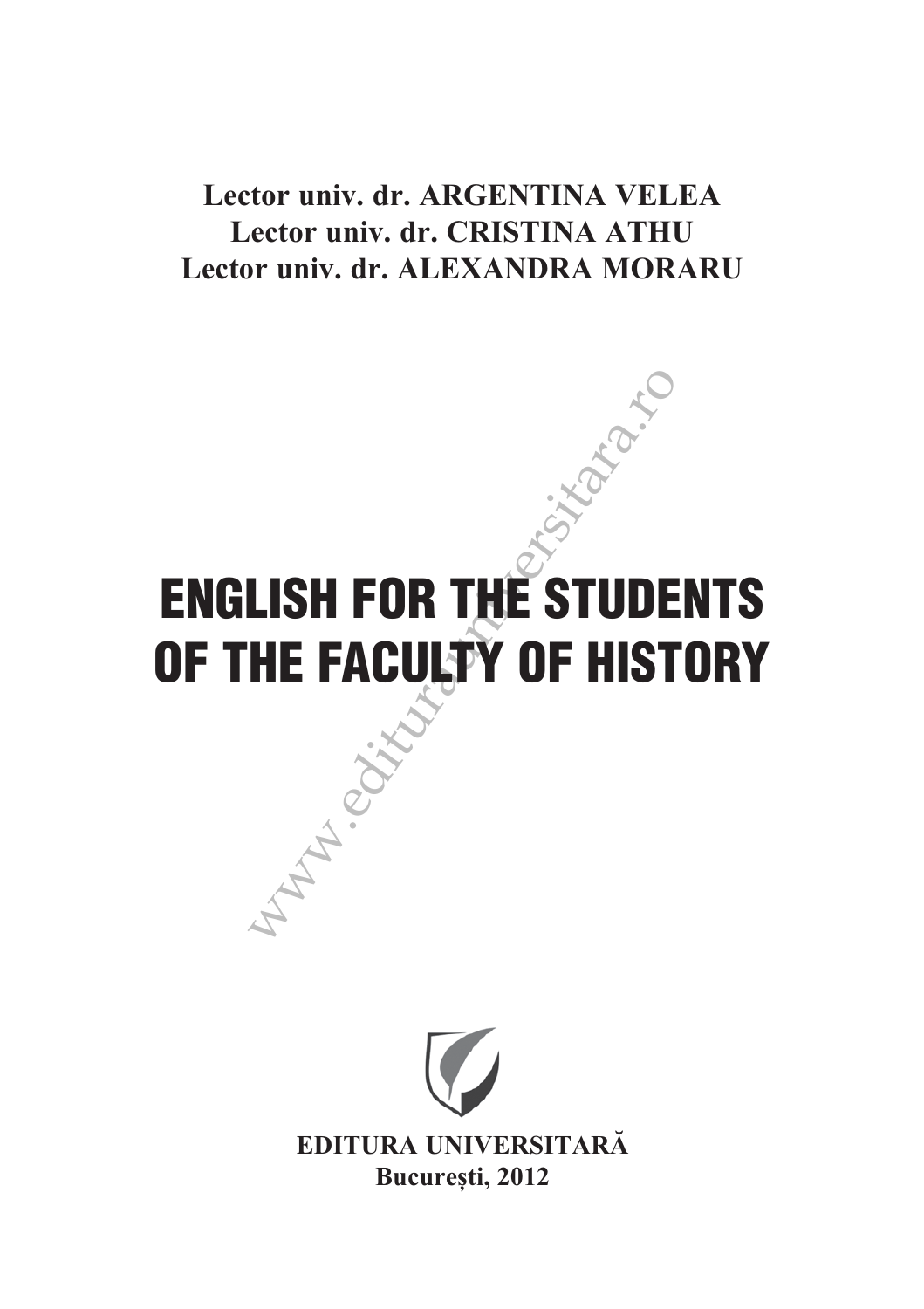Colecția FILOLOGIE

Redactor: Gheorghe Iovan Tehnoredactor: Ameluṭa Viṣan Coperta: Angelica Mãlãescu

Editură recunoscută de Consiliul National al Cercetării Stiintifice (C.N.C.S.)

#### Descrierea CIP a Bibliotecii Nationale a României **VELEA, ARGENTINA**

**English for the students of the Faculty of history** Argentina Velea, Cristina Athu, Alexandra Moraru. - Bucuresti : Editura Universitarã, 2012 Bibliogr. ISBN 978-606-591-431-5

811.111

DOI: (Digital Object Identifier): 10.5682/9786065914315

© Toate drepturile asupra acestei lucrãri sunt rezervate, nicio parte din aceastã lucrare nu poate fi copiatã fãrã acordul Editurii Universitare

P a Bibliotecii Naționale a României<br>
ENTINA<br>
or the students of the Faculty of history<br>
a, Cristina Athu, Alexandra Moraru. - București :<br>
sitară, 2012<br>  $-606-591-431-5$ <br>  $-606-591-431-5$ <br>  $-606-591-431-5$ <br>  $-606-591-431$ Copyright © 2012 Editura Universitarã Director: Vasile Muscalu B-dul. N. Bălcescu nr. 27-33, Sector 1, Bucuresti Tel.: 021 – 315.32.47 / 319.67.27 www.editurauniversitara.ro e-mail: redactia@editurauniversitara.ro

Distribuție: tel.: 021-315.32.47 /319.67.27 / 0744 EDITOR / 07217 CARTE comenzi@editurauniversitara.ro O.P. 15, C.P. 35, București www.editurauniversitara.ro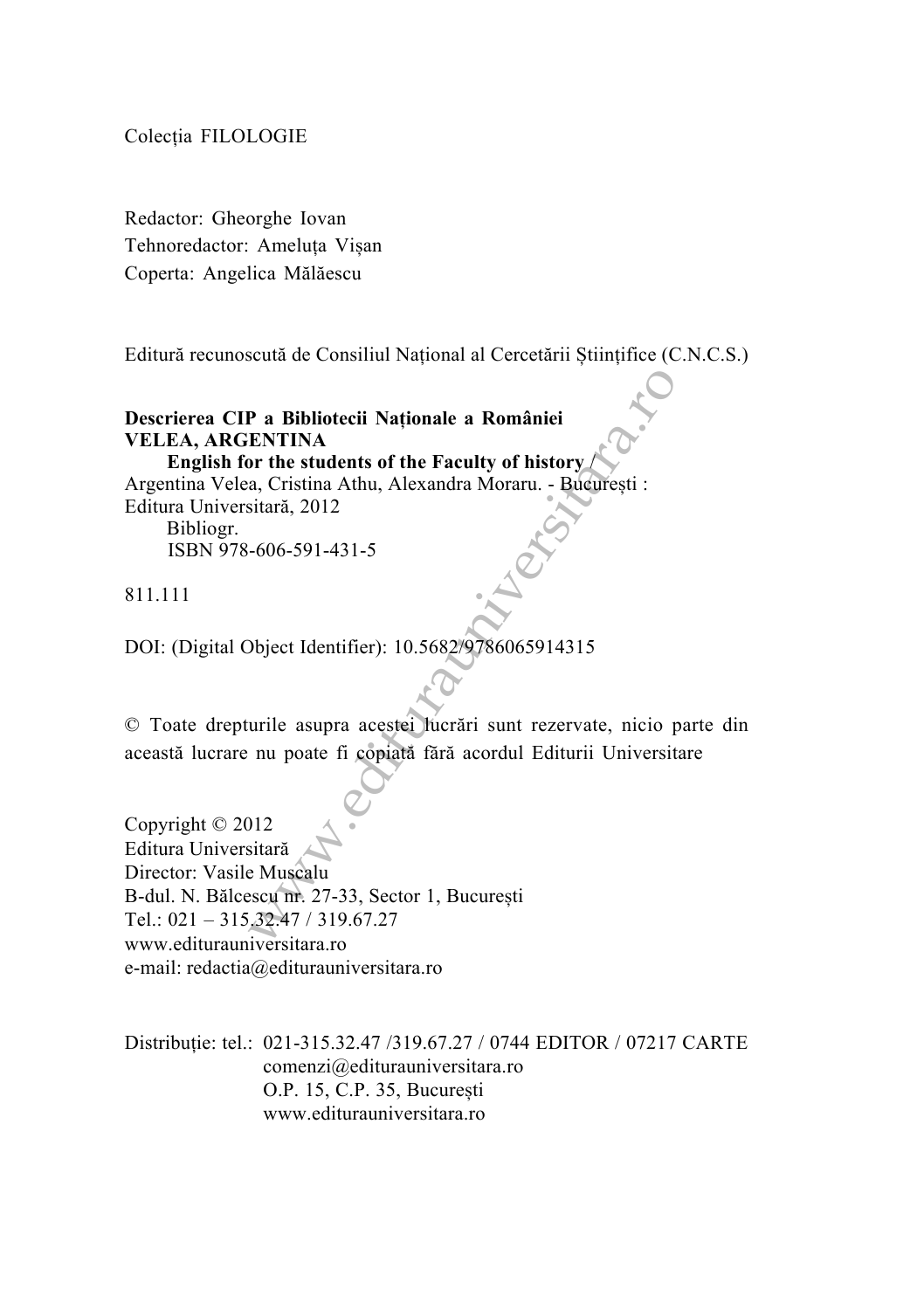### **CUPRINS**

| $\tau$                                                                                                                                                                                                                                                                                                                                                                                                                                         |
|------------------------------------------------------------------------------------------------------------------------------------------------------------------------------------------------------------------------------------------------------------------------------------------------------------------------------------------------------------------------------------------------------------------------------------------------|
| $7\phantom{.0}$                                                                                                                                                                                                                                                                                                                                                                                                                                |
| 19                                                                                                                                                                                                                                                                                                                                                                                                                                             |
| 27                                                                                                                                                                                                                                                                                                                                                                                                                                             |
| 33                                                                                                                                                                                                                                                                                                                                                                                                                                             |
| 50                                                                                                                                                                                                                                                                                                                                                                                                                                             |
| THE BOURGEOIS REVOLUTION (1642-1646)<br>60                                                                                                                                                                                                                                                                                                                                                                                                     |
| 68                                                                                                                                                                                                                                                                                                                                                                                                                                             |
| 71                                                                                                                                                                                                                                                                                                                                                                                                                                             |
| 81                                                                                                                                                                                                                                                                                                                                                                                                                                             |
| 108                                                                                                                                                                                                                                                                                                                                                                                                                                            |
| 116                                                                                                                                                                                                                                                                                                                                                                                                                                            |
| $\label{thm:optimal} \begin{minipage}{0.9\linewidth} \textbf{TIME} \textbf{STR} \textbf{A} \textbf{VECHI} \textbf{S} \textbf{W} \textbf{S} \textbf{W} \textbf{S} \textbf{W} \textbf{S} \textbf{W} \textbf{S} \textbf{W} \textbf{S} \textbf{W} \textbf{S} \textbf{W} \textbf{S} \textbf{W} \textbf{S} \textbf{W} \textbf{S} \textbf{W} \textbf{S} \textbf{W} \textbf{S} \textbf{W} \textbf{S} \textbf{W} \textbf{S} \textbf{S} \textbf{$<br>119 |
| 122                                                                                                                                                                                                                                                                                                                                                                                                                                            |
| DREPTCREDINCIOSUL VOIEVOD ȘTEFAN CEL MARE                                                                                                                                                                                                                                                                                                                                                                                                      |
| 125                                                                                                                                                                                                                                                                                                                                                                                                                                            |
| 133                                                                                                                                                                                                                                                                                                                                                                                                                                            |
| 141                                                                                                                                                                                                                                                                                                                                                                                                                                            |
|                                                                                                                                                                                                                                                                                                                                                                                                                                                |
| 150                                                                                                                                                                                                                                                                                                                                                                                                                                            |
| GRAMMAR EXPLANATIONS AND EXERCISES<br>150                                                                                                                                                                                                                                                                                                                                                                                                      |
|                                                                                                                                                                                                                                                                                                                                                                                                                                                |
| 186                                                                                                                                                                                                                                                                                                                                                                                                                                            |
|                                                                                                                                                                                                                                                                                                                                                                                                                                                |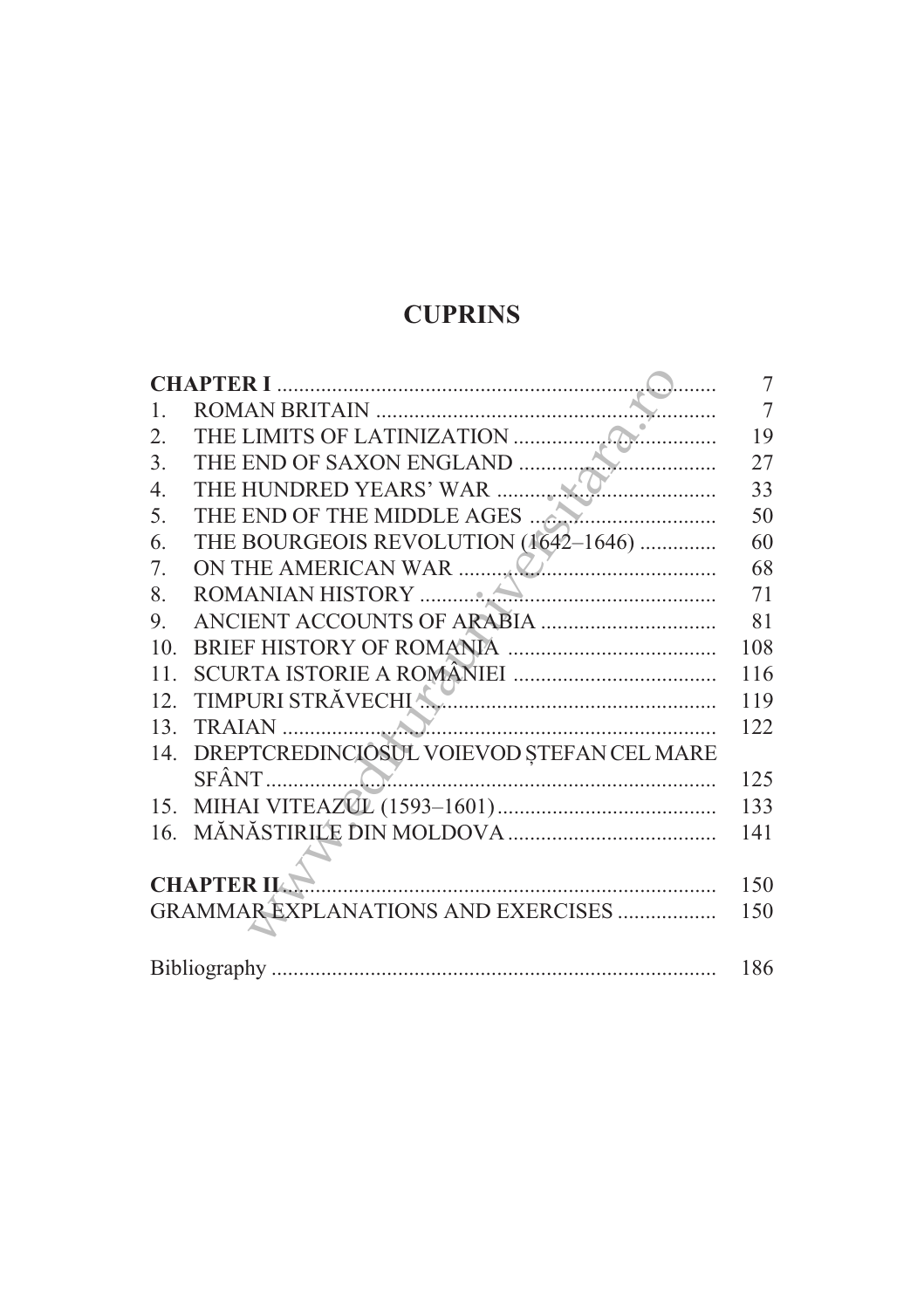#### **CHAPTER I**

#### **1. ROMAN BRITAIN**

The Roman occupation intervened between the coming of the Celt and the coming of the Saxon, and delayed the latter for perhaps two hundred years. Celt, Saxon and Dane came over to slaughter or expel the inhabitants and settle in their place, but the Romans came to exploit and govern by right of superior civilization

Nor, on the other hand, had the Gauls and Britons an elaborate civilization of their own. like the inhabitants of the Greek and Oriental lands subject to the Romans' way. And, therefore, once the Roman conquerors had glutted their first rage for plunder<sup>1</sup>, their main effort was to induce their Western subjects to assimilate Latin life in all its aspects. Their success with the Gauls was permanent, and became the starting point of modern European history. But in Britain, after a great initial success, they had complete ultimate failure. 'From the Romans who once ruled Britain', wrote Haverfield, the great student of the archaeology of the occupation, 'we Britons have inherited practically nothing'.

In the end the Romans left behind them here just three things of value: the first of these would have amused or shocked Caesar. Agricola or Hadrian, for it was Welsh Christianity; the second was the Roman roads; the third, a by-product of the second, was the traditional importance of certain new city sites,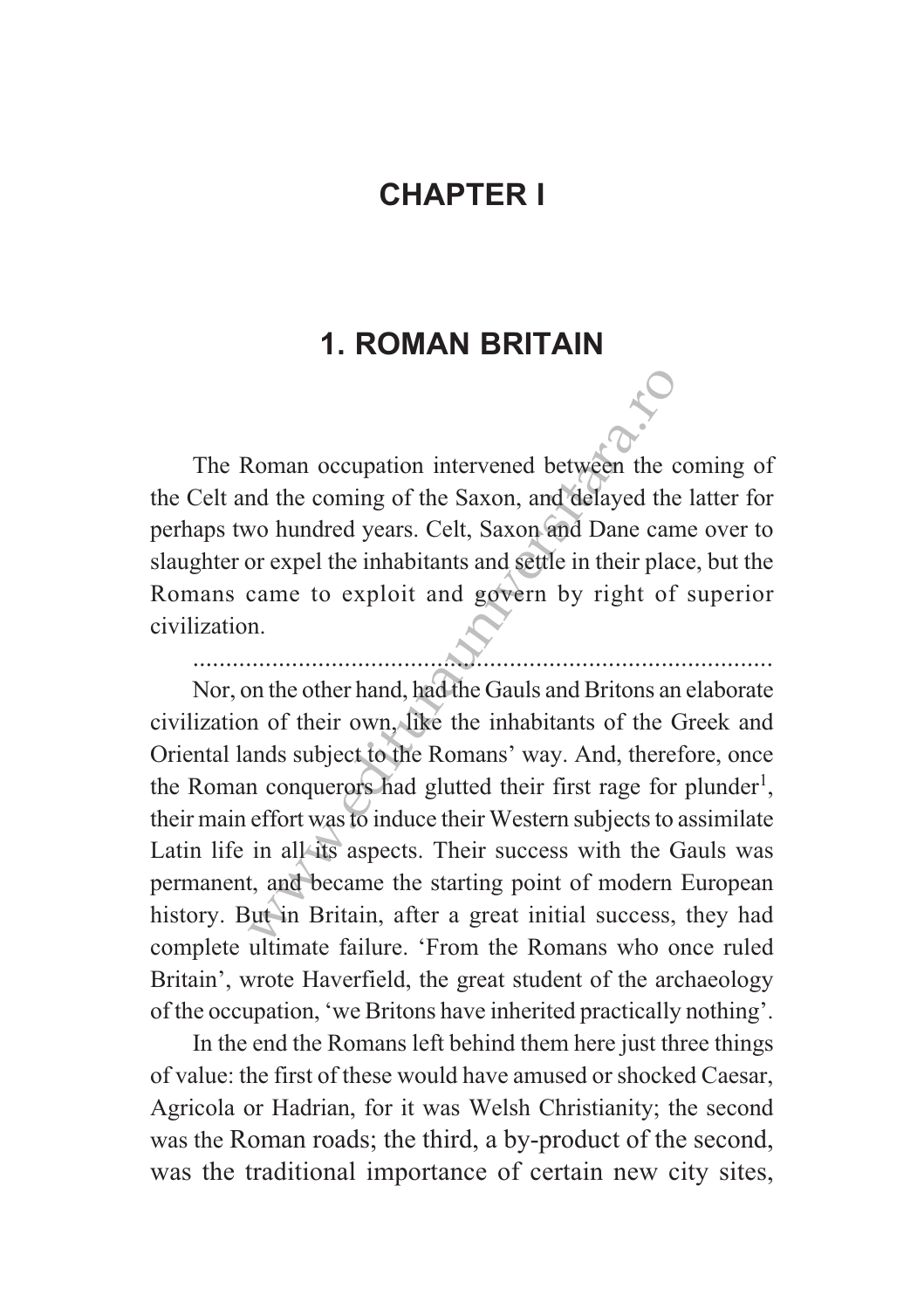especially that of London. But the Latin life of cites, the villas, the arts, the language and the political organization of Rome vanished like a dream. The greatest fact in the early history of the island is a negative fact – that the Romans did not succeed in permanently Latinizing Britain as they Latinized France

Julius Caesar won his place in the history of the world by a double achievement – the political renovation of the Roman Empire and its extension into northern Europe. He planted the power of the Mediterranean peoples broad and firm on the north side of the Alps, making Gaul a Latin country for ever.

In order of time, Caesar's work in Gaul was the prelude to his work for the Empire as a whole. And the subjugation of Gaul was only half accomplished when he found himself one day gazing across the Dover Straits. He surveyed the white cliffs like Napoleon, but with other thoughts in his head: for there was nothing to impede a visit to the island and nothing to prevent his safe return; the only question was whether it was worth his while  $2$  to make the voyage, with more important work on hand<sup>3</sup>.

His decision to invade Britain was not taken in the hope of setting up a Roman administration on the spot<sup>4</sup>. He had neither the time nor the men to spare for that<sup>5</sup>; his military position in Gaul, his political prospects in Italy were too precarious, for the rulers of the Republic loved him as little as the Senators of Carthage had loved Hannibal. But as leader of the opposition party, playing to the gallery in Rome, he had need of showy exploits; and he had need of tribute and slaves to enrich his partisans, pay his soldiers and fill his

<sup>. . . . . . . . . . . . . . .</sup>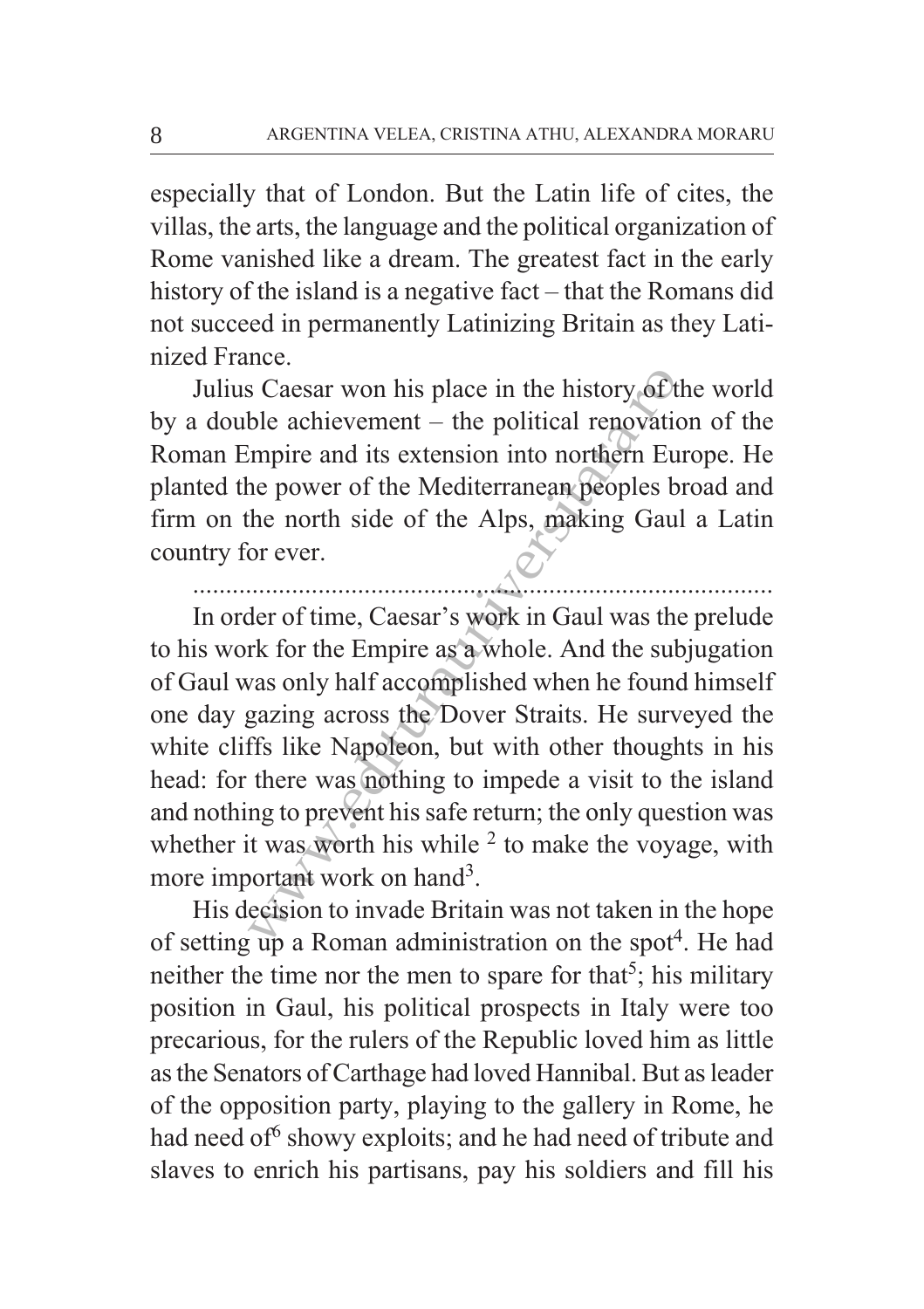war-chest. An invasion of Britain might answer all these requirements<sup>7</sup>. Besides, the tribes of North Gaul and South Britain were so closely allied that Gaul would be more submissive if its neighbour were constrained to pay tribute and to fear the mighty name of Rome. At least some first-hand knowledge<sup>8</sup> of the politics and geography of the island was necessary for the would-be governors<sup>9</sup> of Gaul. $\bigcirc$ 

As a military undertaking his first expedition was a failure. He took too small a force<sup>10</sup>, and scarcely moved ten miles inland from the Dover Straits. In the next year's invasion on a larger scale<sup>11</sup>, he won several battles, forded the Thames in the face of the enemy, and penetrated into the Herfordshire territories of Cassivelaunus, King of the Catuvellauni. That tribe was dominant in southern Britain. and the jealousies caused by its hegemony turned some of its rivals and subjects into allies of the Roman invader, both in the time of Julius and a hundred years later during the Claudian conquest. But many of the Britons, including the men of Kent, put up a stout fight against<sup>12</sup> Caesar, and though their undisciplined infantry were useless against the 'legion's ordered line', the yellow-haired, athletic aristocracy of the Celt in their seythed chariots<sup>13</sup> clattered down the warways of the battle like heroes of Homer, in a manner disconcerting even to the veterans of the Tenth<sup>14</sup>. The chariot, however, had seen its day<sup>15</sup> as a method of warfare<sup>16</sup>; it had already been abandoned in Celtic Gaul as well as in the Hellenized East, and the British chiefs would have been more truly formidable if they have taught themselves<sup>17</sup> to fight as cavalry. But the island never had the luck to be defended by an aristocracy trained to fight from the saddle, until the Norman conquest acclimatized the mediaeval knight.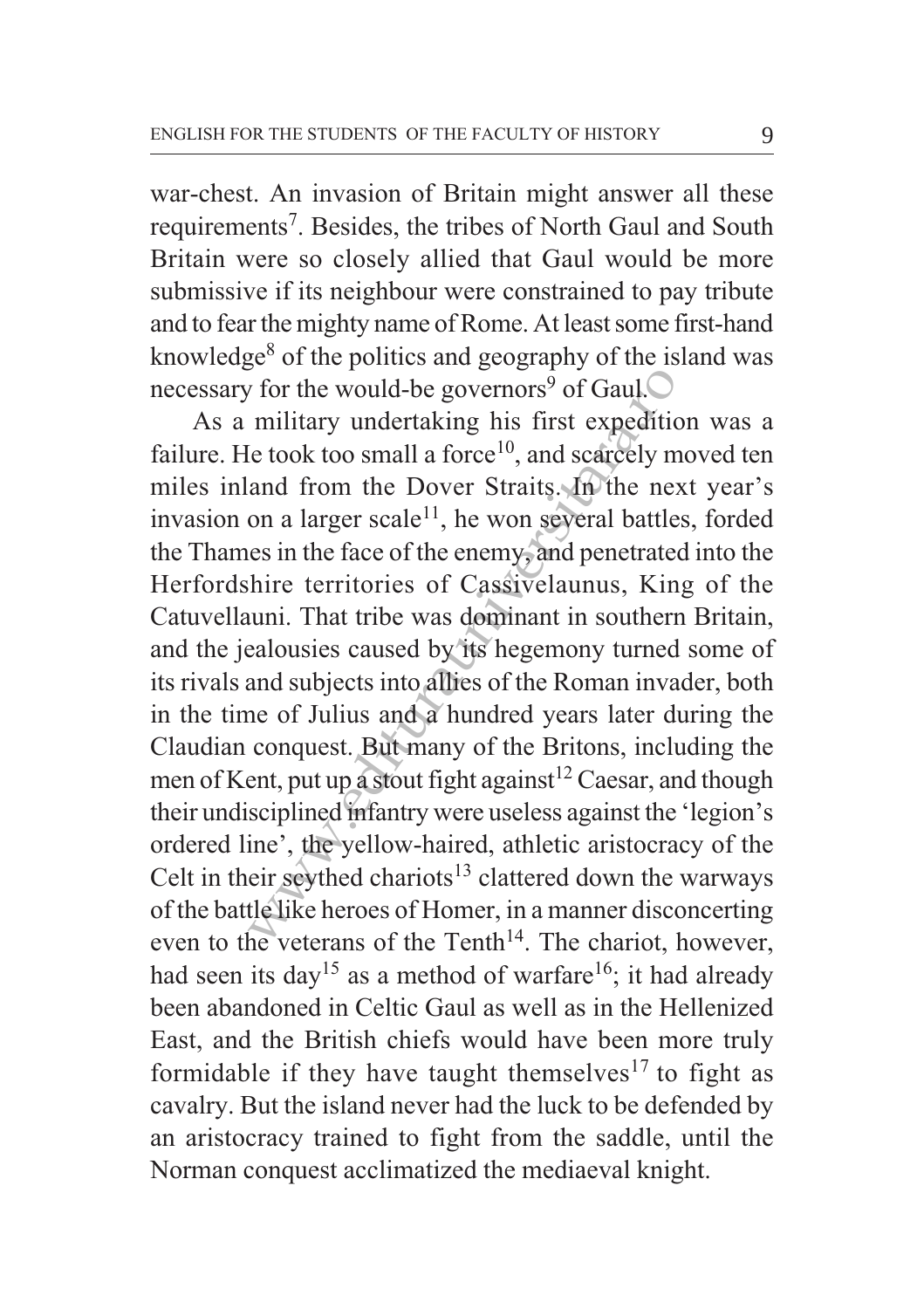The expedition of 54 B.C., though not a failure like that of the year before, was no great success. As Cicero complained to his cronies, the famous British gold was secured<sup>18</sup> in very inadequate quantities; the slaves were too ignorant to fetch fancy prices<sup>19</sup> in the market, and there had been neither the time nor the means to carry off rebellious clans wholesale to the auctioneer, as was Caesar's practice in Gaul. The expedition had no permanent results, except as a memory on both sides of the Channel. The tribute soon ceased to be paid. The rising of Vercingetorix, which proved the real crisis of the war in Gaul, put an end to Caesar's further plans for Britain, if he had any<sup>20</sup>. Then the long civil wars, followed by the reorganization of the Empire under Augustus and Tiberius, gave the distant island a hundred vears of respite.

The conquest of Gaul by Julius Caesar, more decidedly than his invasions of Britain, had brought the South British tribes into the orbit of Latin Civilization. They were of the same race and political group as the northern Gauls, and the Gauls were now Roman subjects, many of them Roman citizens.

A peaceful penetration of the island resulted from the work of Caesar, and prepared the way for the conquest under Claudius. The hundred most important years in the history of the world were not wholly a blank even in Britain. While Julius was being murdered and avenged, while the loves of Anthony and Cleopatra were raising the question of the relations of East and West inside the Roman world, while Augustus was cannily constructing the Empire, far in the north Roman traders and colonists, working from the base of the Latinized province of Gaul, were establishing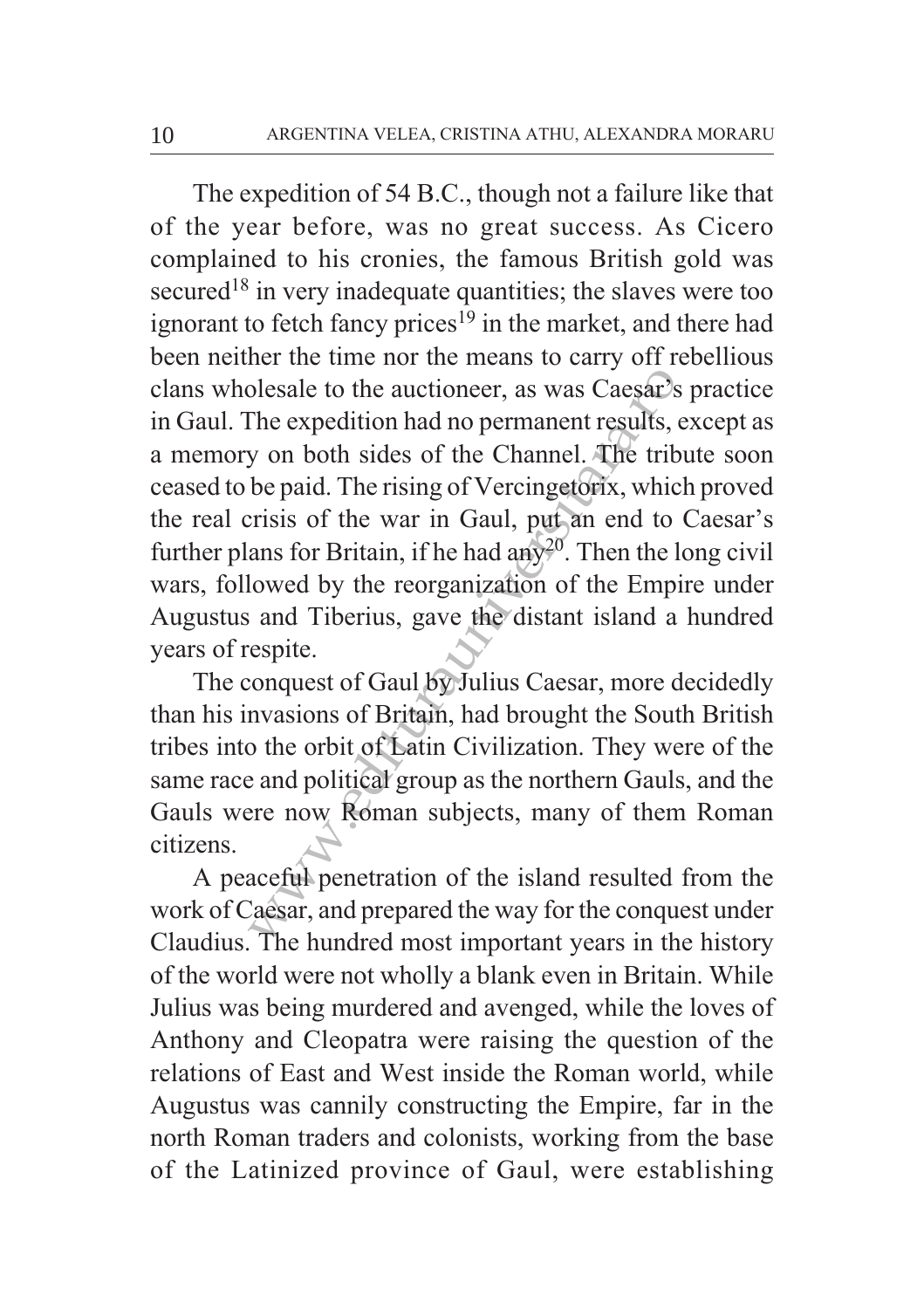settlements in the interior of Britain and gaining influence at the courts of its tribal Kings.

Shakespeare's Cymbeline, unlike his Lear, was no mith. From 5 to 40 A.D. $^{21}$  he reigned over the Catuvellauni, and so far increased their hegemony in the south of the island as to style himself<sup>22</sup> on his silver coinage 'Rex Brittonum'. The use of the Roman language in his title is all of a piece with<sup>23</sup> the good relations he cultivated with the Emperors Augustus and Tiberius. Just as Edward the Confessor prepared the way for the Norman Conquest by introducing Norman knights and clergy into England and making French fashionable at Court, so Cymbeline encouraged Roman traders and craftsmen to colonize the towns of Britain, and familiarized the leading tribesmen<sup>24</sup> with the Latin language and civilization. Cymbeline moved his capital from Verulanium near St. Albans to Camulodunum (Colchester) in the territory of the subjugated Trinovantes, whence his mint poured out gold coinage of the Roman type in great profusion.

To his reign, perhaps, belongs the origin of London as a city. Finds have been made in the river bed which suggest that the first edition of London Bridge may have been erected in timber before the Roman Conquest but during the age of Roman influence. It was perhaps during this traditional period that London began to exist at the bridge-head on the northern shore. There was certainly a place of some kind known as London at the time of the invasion under Claudius.

In any case the city which was to play so great a part<sup>25</sup> first in English and then in world history<sup>26</sup>, attained its original importance under the Roman rule. The name of London is Celtic, but it was not a great centre of Iberian or of Celtic civilization: in Caesar's time and long afterwards, Middlessex was a forest, and much of future London a marsh.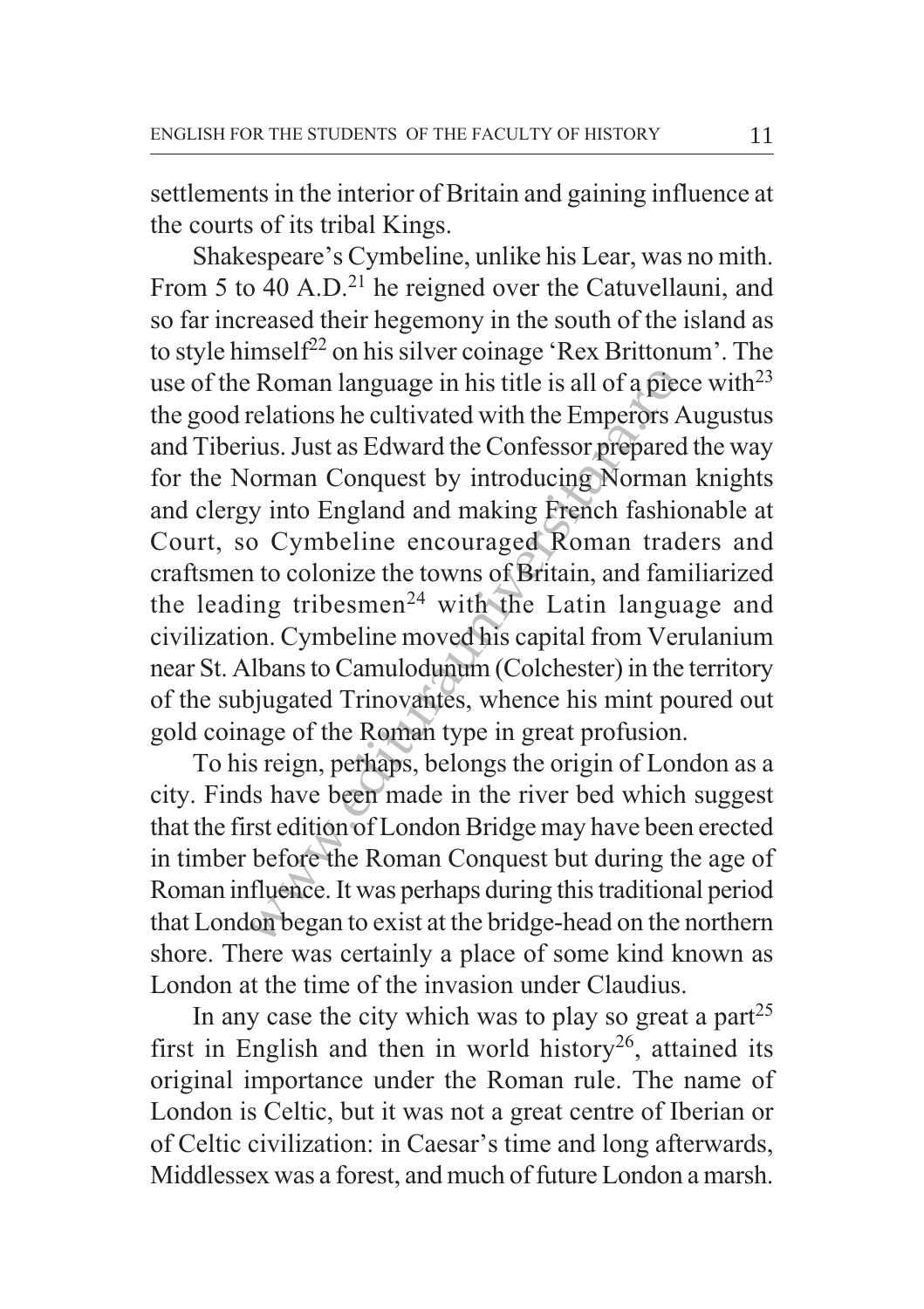But a bluff of hard ground afforded a good bridge-head where roads from the Kentish ports could cross the river and spread out again thence on their journeys northward and westward over the island. It was also the best landing-place for continental commerce coming up the estuary of the Thames. The bridge and port coincided in situation and their geographic coincidence made the greatness of London.

The Romans, after they had conquered the island, made the fortune of  $27$  London Bridge by concentrating upon it one-half of their great roads, from both north and south. And they made the fortune of London port by creating an extensive commerce with the Continent, which found in the long-neglected Thames the best means of entry. London was the point at which goods from Europe could be unshipped well inside the land, and sent to its most distant parts by roads planned not for the local needs of tribes but

for the imperial needs of the province. The principal exports of Roman Britain, with which she purchased the luxuries of the world, were tin, skins, slaves, pearls and sometimes grain.  $\circ$ 

London became larger and richer under the Roman than she ever was again<sup>28</sup> after their departure, until near the Norman Conquest. The Roman walls enclosed an area corresponding very closely to the walls of the City in mediaeval times, which were in fact only the Roman walls restored. In both periods London was a commercial, not a governmental centre. Officially she ranked lower in the Roman hierarchy than much smaller and less important towns

Until some effective system of military control had been established over the Welsh mountains and the northern moors, war-like tribes would be continually descending from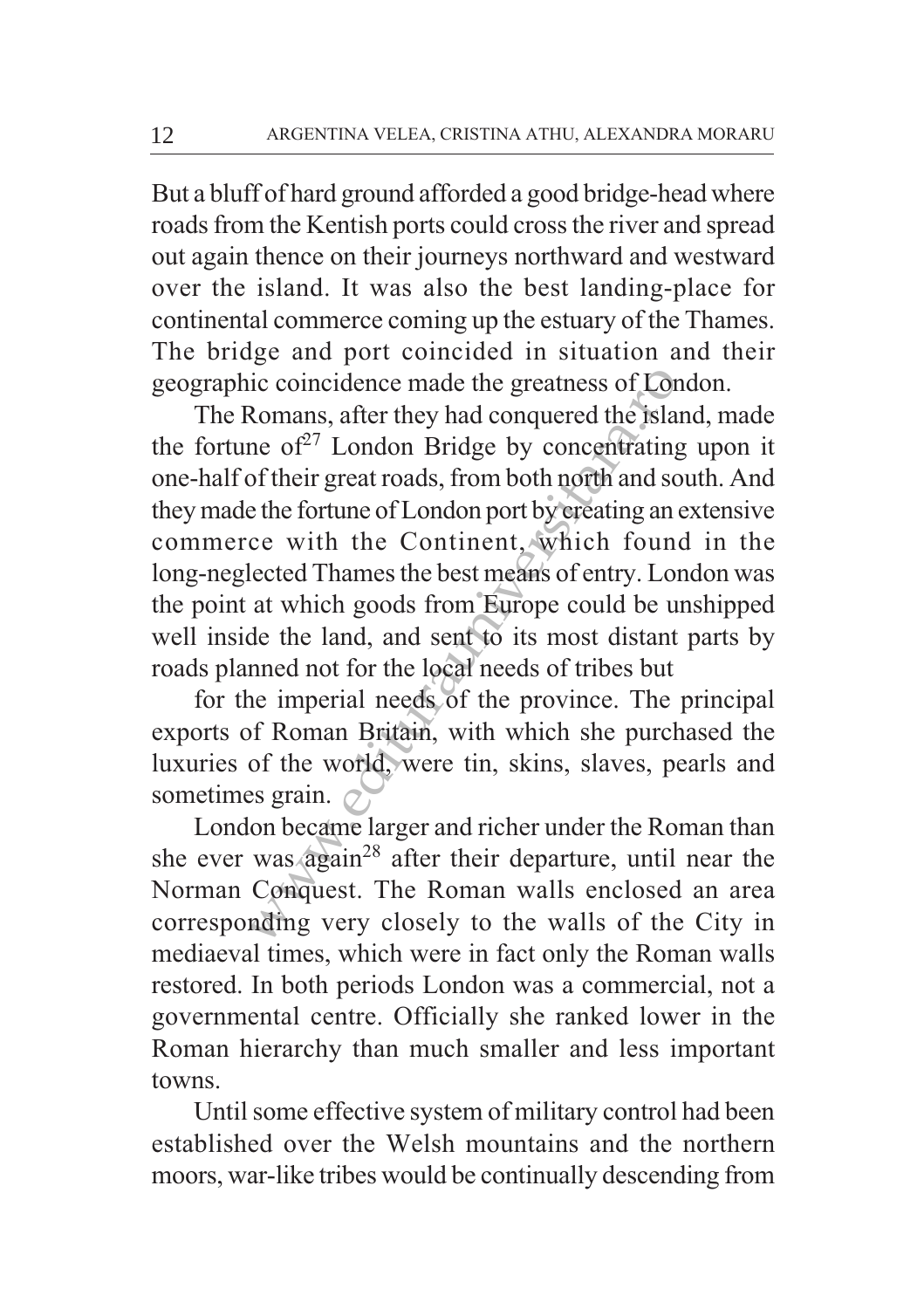those reservoirs of savagery<sup>29</sup> to plunder the demilitarized inhabitants of city and villa in the plains below.

The Roman armies who for so many generations addressed themselves to this problem, were very different from the warrior swarms of Celt, Saxon and Dane, very different too from the feudal host of Norman times A Roman army was a highly drilled, long-service force<sup>30</sup>, held together under strict discipline all the year round and from year to year, accustomed, when not fighting, to fatigue duty in building roads, bridges and forts. Unlike the other invaders of Britain, the Romans did not achieve their conquest by indiscriminate slaughter and destruction, nor by ushering in a host of farmer immigrants, nor by the erection of private castles. Their method of conquest was to make military roads, planned on system for the whole island, and to plant along them forts garrisoned by the regular troops. It was thus that the legions were able, after a first check, to do what the Saxons failed to do, and the castle-building Norman Barons only did after long centuries, namely, to subjugate and hold down the Welsh mountaineers. They could not Romanize the mountains as they Romanized the eastern and southern plains, nor plant cities at the foot of Snowdon and Plynlymmon. But by means of roads and forts they had made an effective military occupation of Wales within five-and thirty years of their landing.

Devon and Cornwall they neglected, as an area too small and isolated to be dangerous. Roman remains are scarce beyond Exeter. But Somerset played an important part in the new Britain, Within six years of the Claudian invasion, the new Government was working the Mendip lead-mines. And the waters of Aquae Solis soon made Bath the centre of fashion, luxury and leisure for Romano-British society,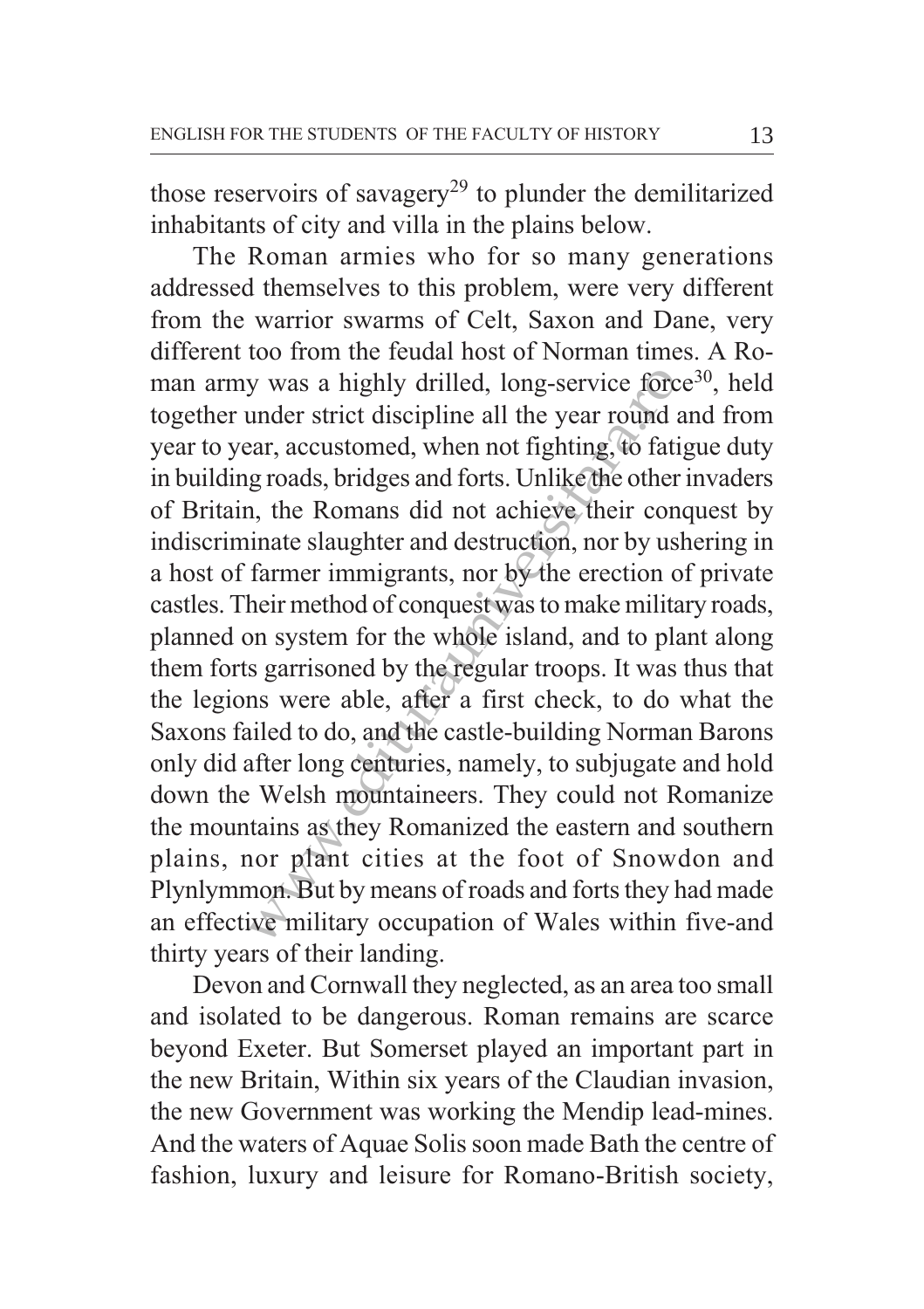desperately resolved to reproduce under leaden skies the gay, lounging life of Imperial Rome.

But the real difficulty of the frontier problem, never wholly solved, lay in the North. Between Tyne and Humber lay the moorlands of heather and white grass that we know, varied in those days by vast forest of brushwood, birch and dwarf oak destined to disappear before the nibbling of sheep when the wool trade developed in a later England. In those desolate regions the savage Brigantes refused to listen to the voice of the Roman charmer, or to lay aside their native habits and warlike aspirations. Beyond them, in modern

Scotland, lay the Caledonians, of Pictish and other race, partly Celtic; they were no more submissive than the Brigantes, and were yet more formidable from the remoteness and the physical character of their territory.

It was not till a century and a half had passed after the Claudian conquest that the Emperor Severus marked the final limit of the northern frontier by renovating (210 A.D.) the wall that Hadrian had erected (123 A.D.) from Solway to the mouth of the Tyne. Several times the Romans had tried to conquer Scotland; once under Tacitus' father-in-law Agricola, the great Governor of Britain, with his victory at the 'Mons Graupius' somewhere on the edge of the Highlands  $(84 A.D.)$ ; one in the reign of Antoninus Pius  $(140 A.D.)$ ; and once again under Severus himself. But the Romans failed in Scotland as repeatedly and hopelessly as the English Plantagenet Kings. Their failure was due not only to the frontal resistance of the Picts in their water-logged straths and inaccessible mountains and forests, but to the frequent rebellions of the Brigantes in the rear. Until they abandoned Caledonia, the Romans' line of communication was too long,